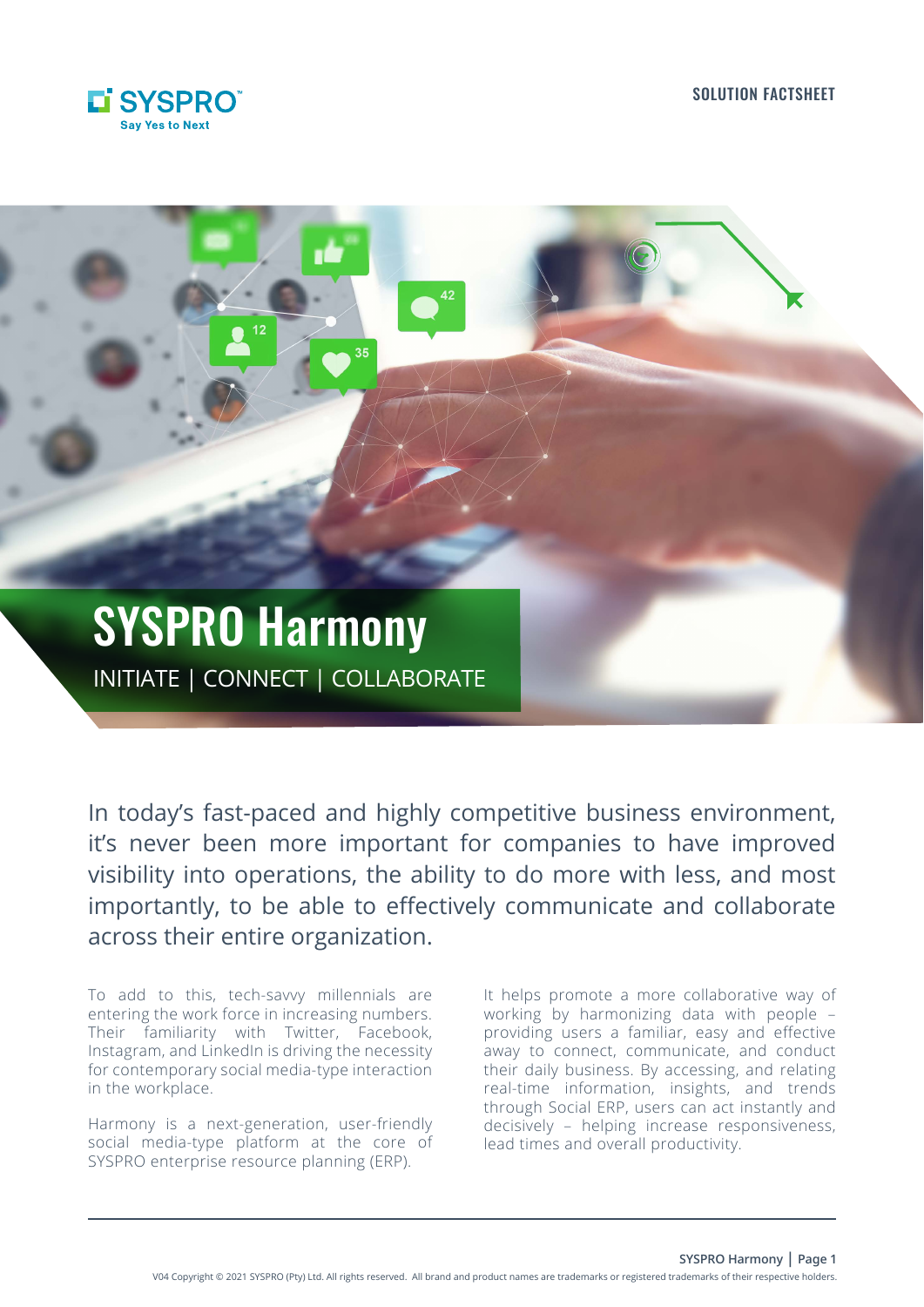# The Benefits of Harmony

Facilitate enterprise-wide collaboration and seamless communication between colleagues, workstations, divisions, branches and territories with SYSPRO Harmony.



### **Increase User Engagement**

 Harmony answers the needs of the contemporary user by incorporating a familiar and personalized social media-type interface on which to do business. It provides an effective way of communicating and engaging with ERP – simplifying complex technologies and business processes and encouraging system usage across the entire organization.



### **Foster Collaboration**

 Streamline business processes and improve communication between colleagues, workstations, divisions, branches and territories by seamlessly connecting the workforce – promoting a new and more collaborative way of working.



### **Stay in Touch**

 Connect business information to people and people to each other. SYSPRO Harmony provides direct, 24/7 access to the people and the information that's relevant and critical to your role and tasks with the ability to communicate instantly with your network of associates.

### **Increase Responsiveness**

 Share and relate critical business insights, data and intelligence with your coworkers to solve problems faster. With a centralized, real-time view of operational, product and customer information, you are armed with the decision-making power you need to act and respond quickly.



## **Spot Significant Trends**

 Take proactive steps with an instant and ever expanding view into customer sentiments, relevant emerging data trends, and significant business movements.

## Harmony Capabilities

As with social media, Harmony users can follow, post, and collaborate within the organization network using real-time information from the SYSPRO database.

- **Follow and track key information**
- Action and communicate relevant information to internal stakeholders
- Integrate SYSPRO data into the chat
- Archive and trend analysis in conversations and data
- Surface sentiments detected



### **Collaborate**

 Bringing the social media aspect into the core of ERP, Harmony allows posting and collaboration within the network of the organization using real-time information from the SYSPRO database that surfaces as you are composing your 'Beat' (Conversation Post within Harmony Portal).

 When collaborating, users have full and secure access to the data in their SYSPRO databases. This enables them to query information directly in the chat, such as stock information, sales order statuses, customer information, etc. In addition, users can share pictures, reference conversations and reply and like messages that have been posted – thus elevating their importance or relevance.